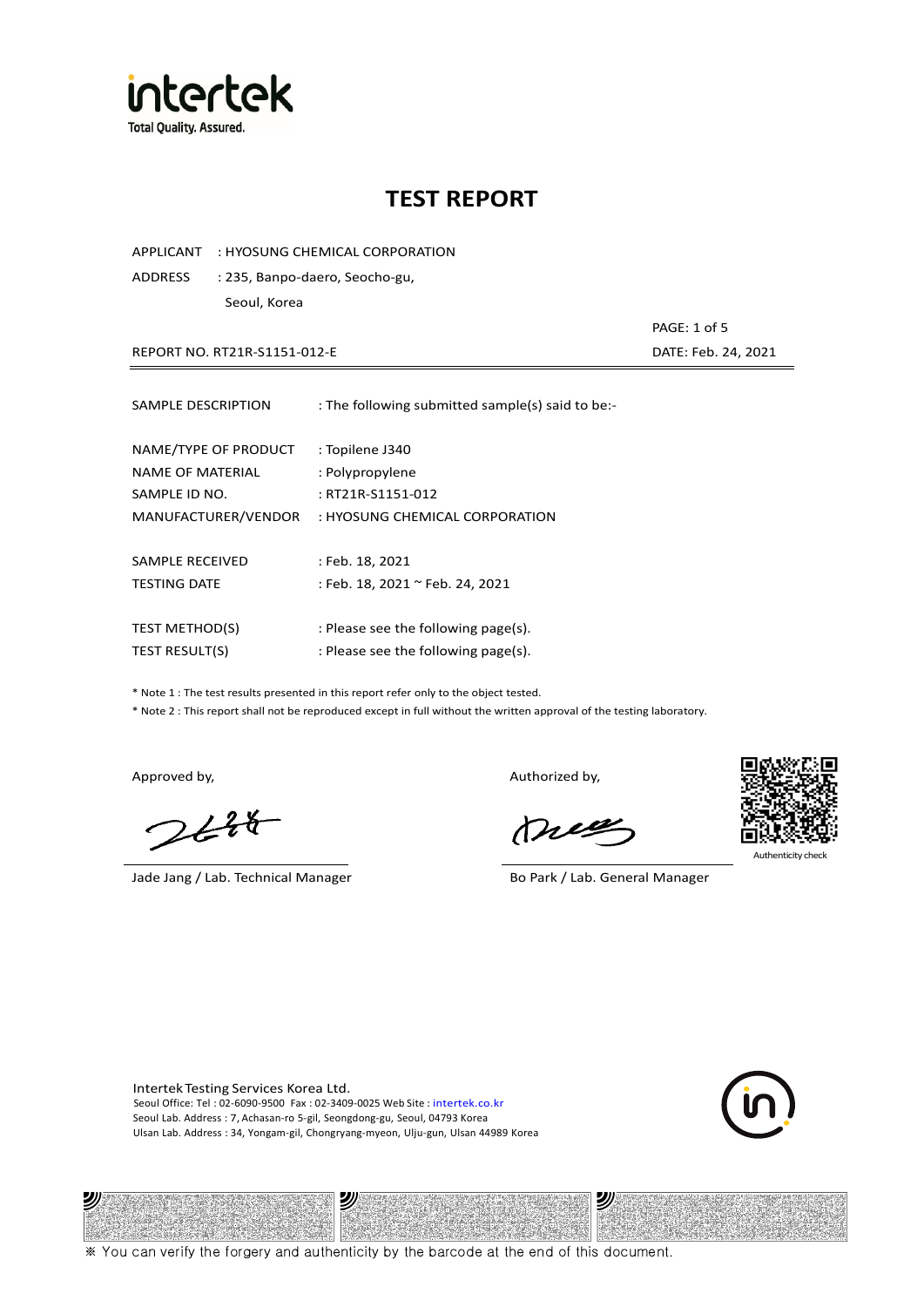

REPORT NO. RT21R-S1151-012-E DATE: Feb. 24, 2021

PAGE: 2 of 5

SAMPLE ID NO. : RT21R-S1151-012

SAMPLE DESCRIPTION : Topilene J340

| <b>TEST ITEM</b>                        | <b>UNIT</b> | <b>TEST METHOD</b>                                                                                                                          | <b>MDL</b>     | <b>RESULT</b> |
|-----------------------------------------|-------------|---------------------------------------------------------------------------------------------------------------------------------------------|----------------|---------------|
| Cadmium (Cd)                            | mg/kg       | With reference to<br>IEC 62321-5 Edition 1.0: 2013.                                                                                         | 0.5            | N.D.          |
| Lead (Pb)                               | mg/kg       | by acid digestion and<br>determined by ICP-OES                                                                                              | 5              | N.D.          |
| Mercury (Hg)                            | mg/kg       | With reference to<br>IEC 62321-4 : 2013/AMD1 :<br>2017, by acid digestion and<br>determined by ICP-OES                                      | $\overline{2}$ | N.D.          |
| Hexavalent Chromium (Cr <sup>6+</sup> ) | mg/kg       | With reference to<br>IEC 62321-7-2<br>Edition 1.0 : 2017,<br>by alkaline/toluene digestion<br>and determined by UV-VIS<br>Spectrophotometer | 8              | N.D.          |
| Polybrominated Biphenyl (PBBs)          |             |                                                                                                                                             |                |               |
| Monobromobiphenyl                       | mg/kg       |                                                                                                                                             | 5              | N.D.          |
| Dibromobiphenyl                         | mg/kg       |                                                                                                                                             | 5              | N.D.          |
| Tribromobiphenyl                        | mg/kg       |                                                                                                                                             | 5              | N.D.          |
| Tetrabromobiphenyl                      | mg/kg       | With reference to                                                                                                                           | 5              | N.D.          |
| Pentabromobiphenyl                      | mg/kg       | IEC 62321-6 Edition 1.0 : 2015,                                                                                                             | 5              | N.D.          |
| Hexabromobiphenyl                       | mg/kg       | by solvent extraction and                                                                                                                   | 5              | N.D.          |
| Heptabromobiphenyl                      | mg/kg       | determined by GC/MS                                                                                                                         | 5              | N.D.          |
| Octabromobiphenyl                       | mg/kg       |                                                                                                                                             | 5              | N.D.          |
| Nonabromobiphenyl                       | mg/kg       |                                                                                                                                             | 5              | N.D.          |
| Decabromobiphenyl                       | mg/kg       |                                                                                                                                             | 5              | N.D.          |
| Polybrominated Diphenyl Ether (PBDEs)   |             |                                                                                                                                             |                |               |
| Monobromodiphenyl ether                 | mg/kg       |                                                                                                                                             | 5              | N.D.          |
| Dibromodiphenyl ether                   | mg/kg       |                                                                                                                                             | 5              | N.D.          |
| Tribromodiphenyl ether                  | mg/kg       |                                                                                                                                             | 5              | N.D.          |
| Tetrabromodiphenyl ether                | mg/kg       | With reference to                                                                                                                           | 5              | N.D.          |
| Pentabromodiphenyl ether                | mg/kg       | IEC 62321-6 Edition 1.0: 2015,                                                                                                              | 5              | N.D.          |
| Hexabromodiphenyl ether                 | mg/kg       | by solvent extraction and                                                                                                                   | 5              | N.D.          |
| Heptabromodiphenyl ether                | mg/kg       | determined by GC/MS                                                                                                                         | 5              | N.D.          |
| Octabromodiphenyl ether                 | mg/kg       |                                                                                                                                             | 5              | N.D.          |
| Nonabromodiphenyl ether                 | mg/kg       |                                                                                                                                             | 5              | N.D.          |
| Decabromodiphenyl ether                 | mg/kg       |                                                                                                                                             | 5              | N.D.          |

Tested by : Jooyeon Lee, Chano Kim, Hayan Park

Notes : mg/kg = ppm = parts per million  $<$  = Less than N.D. = Not detected ( <MDL )

沙

MDL = Method detection limit

Intertek Testing Services Korea Ltd. Seoul Office: Tel : 02-6090-9500 Fax : 02-3409-0025 Web Site : intertek.co.kr Seoul Lab. Address : 7, Achasan-ro 5-gil, Seongdong-gu, Seoul, 04793 Korea Ulsan Lab. Address : 34, Yongam-gil, Chongryang-myeon, Ulju-gun, Ulsan 44989 Korea

沙



沙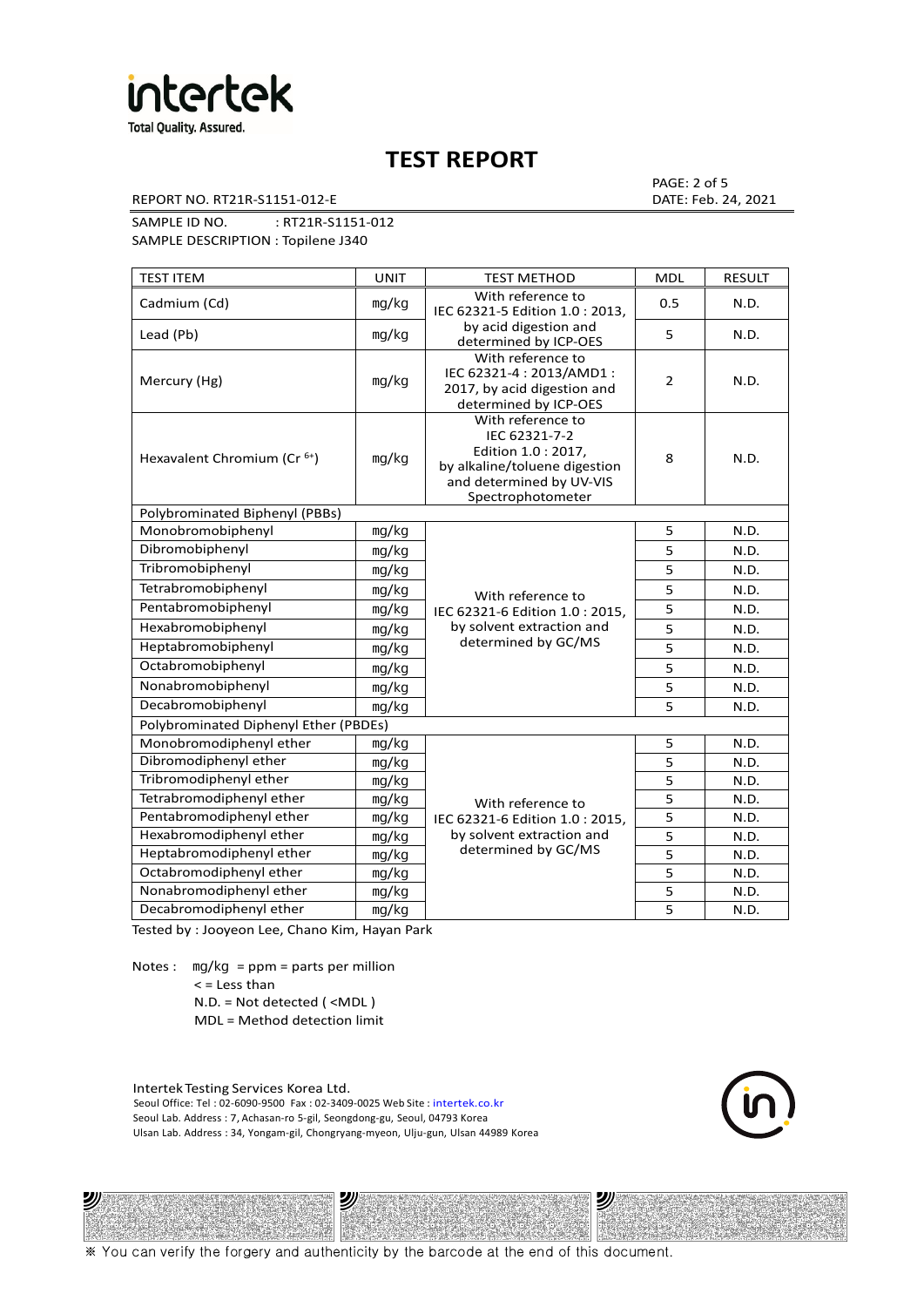

REPORT NO. RT21R-S1151-012-E DATE: Feb. 24, 2021

PAGE: 3 of 5

SAMPLE ID NO. : RT21R-S1151-012 SAMPLE DESCRIPTION : Topilene J340

| <b>TEST ITEM</b>                     | CAS NO.       | UNIT  | <b>TEST METHOD</b>                                                                                             | <b>MDL</b> | <b>RESULT</b> |
|--------------------------------------|---------------|-------|----------------------------------------------------------------------------------------------------------------|------------|---------------|
| Dibutyl phthalate<br>(DBP)           | $84 - 74 - 2$ | mg/kg | With reference to<br>IEC 62321-8<br>Edition 1.0 : 2017,<br>by solvent extraction<br>and determined by<br>GC/MS | 50         | N.D.          |
| Di(2-ethylhexyl) phthalate<br>(DEHP) | 117-81-7      | mg/kg |                                                                                                                | 50         | N.D.          |
| Benzyl butyl phthalate<br>(BBP)      | 85-68-7       | mg/kg |                                                                                                                | 50         | N.D.          |
| Diisobutyl phthalate<br>(DIBP)       | $84 - 69 - 5$ | mg/kg |                                                                                                                | 50         | N.D.          |

Tested by : Hayan Park

Notes :  $mq/kg = ppm = parts per million$  $<$  = Less than N.D. = Not detected ( <MDL ) MDL = Method detection limit

\* View of sample as received;-



Intertek Testing Services Korea Ltd. Seoul Office: Tel : 02-6090-9500 Fax : 02-3409-0025 Web Site : intertek.co.kr Seoul Lab. Address : 7, Achasan-ro 5-gil, Seongdong-gu, Seoul, 04793 Korea Ulsan Lab. Address : 34, Yongam-gil, Chongryang-myeon, Ulju-gun, Ulsan 44989 Korea





※ You can verify the forgery and authenticity by the barcode at the end of this document.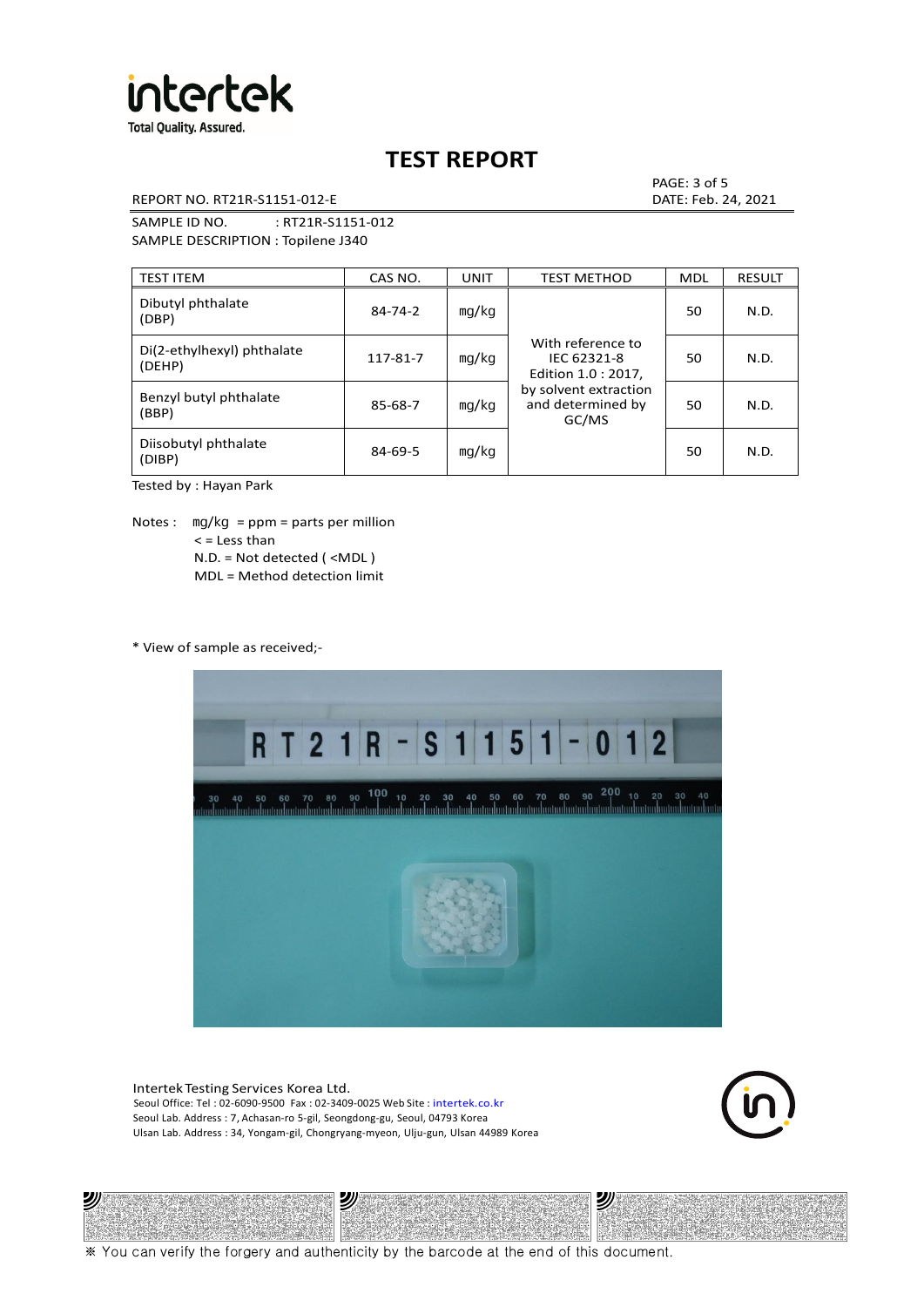

**Total Quality. Assured.** 

# **TEST REPORT**

REPORT NO. RT21R-S1151-012-E DATE: Feb. 24, 2021

PAGE: 4 of 5

SAMPLE ID NO. : RT21R-S1151-012 SAMPLE DESCRIPTION : Topilene J340



#### Remarks :

沙

| . כוווטווש<br>1 : List of appropriate acid : |                                                                     |
|----------------------------------------------|---------------------------------------------------------------------|
| Material                                     | Acid added for digestion                                            |
| Polymers                                     | $HNO3$ , HCl, HF, H <sub>2</sub> O <sub>2</sub> , H3BO <sub>3</sub> |
| Metals                                       | $HNO3$ , HCl, HF                                                    |
| Electronics                                  | $HNO3$ , HCl, H <sub>2</sub> O <sub>2</sub> , HBF <sub>4</sub>      |
|                                              |                                                                     |

\*2 : The samples were dissolved totally by pre-conditioning method according to above flow chart.

Intertek Testing Services Korea Ltd. Seoul Office: Tel : 02-6090-9500 Fax : 02-3409-0025 Web Site : intertek.co.kr Seoul Lab. Address : 7, Achasan-ro 5-gil, Seongdong-gu, Seoul, 04793 Korea Ulsan Lab. Address : 34, Yongam-gil, Chongryang-myeon, Ulju-gun, Ulsan 44989 Korea

沙



沙